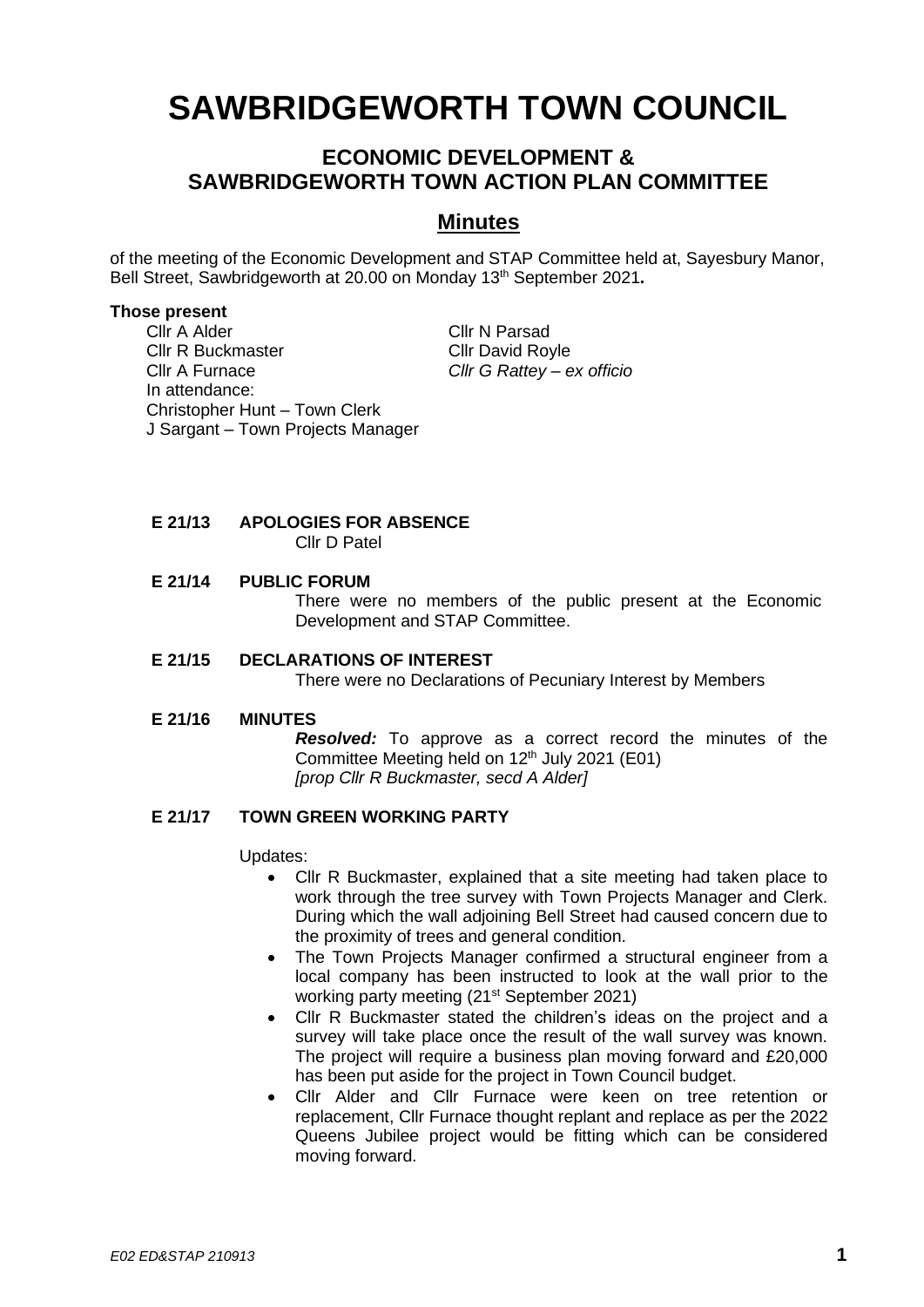# **E21/18 TOWN BRANDING / BIG WAVE INTIATIVE**

#### Updates:

• The Town Projects Manager reported that the 'Big Wave' Initiative had only sent out vague updates and is continuing liaison for continued support. Funding was being applied for from the EU RHSS project for the Telephone box conversion to the planter which all members agreed was a good idea. The Town market was to be resurrected post the pandemic restrictions with branding and merchandise to promote this.

# **E21/19 TOWN ACTION PLAN**

Updates:

- Cllr Parsad reported that he felt the Action Plan needed a refresh and the updates required to be recorded in a better format, clearer to monitor and see the outstanding actions. He will meet with the Clerk and the Town Projects Manager to discuss ideas and bring these to the November meeting.
- Cllr Furnace agreed with the re-launching of the scheme and that the council drive this which was agreed with the members.
- Cllr R Buckmaster highlighted the library building was in poor condition and 106 monies may be available but could be at risk of being diverted to other library projects.
- Cllr Parsad highlighted the need to survey the local community and Cllr Alder requested that paper surveys should be available to ensure the process was all inclusive.
- The Clerk highlighted the success of the police 'You Said, We Did' process and good work from Durham police that could be adapted for Town Council work which will be explored during a meeting with Cllr Parsad.

## **E21/20 BELL STREET LIGHTING**

Updates:

• The Town Projects Manager reported that Ringway had acknowledged the removal of lights in Bell Street. They had written stating materials had been delayed but lighting will be available for replacement for the end of October 2021.

## **E21/21 COUNCILLOR ENGAGEMENT**

#### Updates:

- Cllr Parsad highlighted the need for increased councillor visibility and engagement and to explore a schedule to share engagement opportunities for all councillors and the re-launching of the market may offer an opportunity for regular engagement.
- Cllr Furnace introduced the Clerk could write a report to be shared in local press or social media promoting the work of the council. The Clerk agreed he would explore this.